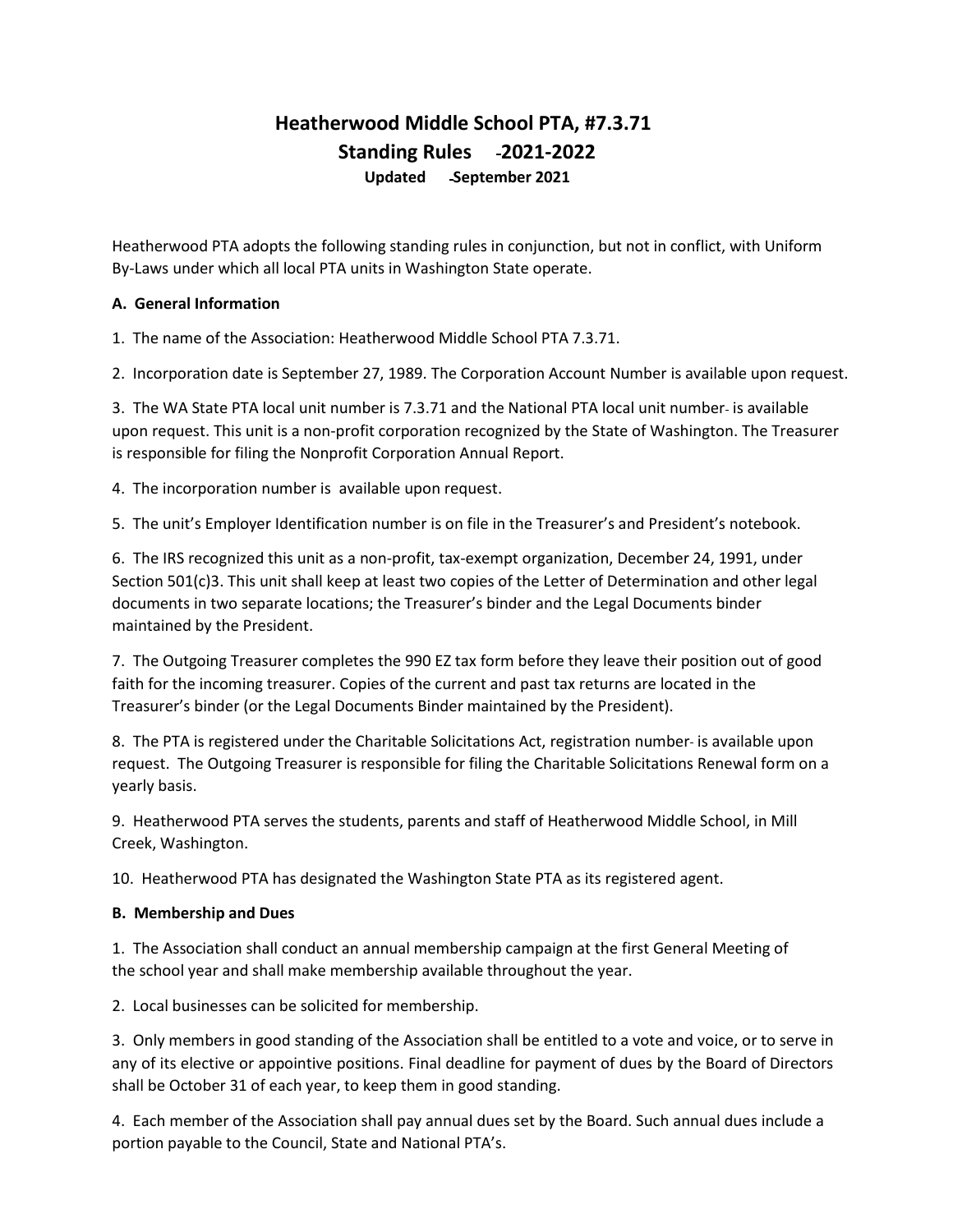5. All students are welcome to become members with a voice and vote. Student members may serve as Heatherwood PTA Committee Co-Chairs with an adult, but may not serve on the Executive Committee. Students who do not join the PTA are recognized as honorary members without voice or vote and may not serve as Co-Chairs. The membership service fees for the PTA shall be Fourteen Dollars (\$14.00) per individual, Thirty Dollars (\$30.00) per family (3 people including at least one adult) and Ten Dollars (\$10.00) per staff or student member.

Breakdown per individual, non-staff/student member: a. \$5.75 WSPTA b. \$2.25 NPTA c. \$0.50 Council d. \$5.50 Heatherwood PTA

# **C. Officers and Elections**

1. A Nominating Committee consisting of three members shall be elected by a quorum of 10 members according to the State PTA Bylaws, Article V, with no person serving on the committee for two consecutive years. Neither the President nor the School Principal is eligible to serve on the nominating committee.

2. Election of the officers should be completed by April 30 by a quorum of 10 members.

3. The elected officers of this unit shall be, at least, President, Vice President of Fundraising, Vice President of Classroom & School Grants, Secretary and Treasurer. The offices of President, Vice Presidents and Secretary may be shared, in which case they shall be referred to as Co-Presidents, Co-Vice Presidents and Co-Secretaries. The elected officers shall constitute the Executive Committee, with each individual having an equal voice and vote.

4. Nominees for President shall have served on a PTA Board for at least one year, except in a case where no presidential candidate is nominated. In this situation, an interim President, who has not previously served on a board, can be appointed by the PTA Board for a period not to exceed one year.

5. The Board of Directors shall consist of the elected officers, Membership chair, Advocacy chair, Newsletter chair, Social Media chair, FACE (**Family and Community Engagement)**chair, plus up to three at-large members appointed by the President and approved by the executive committee as needed each year, Principal, Vice Principal and staff representatives shall serve as ex-officio members of the Board of Directors. All elected officers and appointed chairs shall have voice and vote at Board meetings. Co-chairs shall be granted individual voice but share one vote.

6. The duties of the President, Vice Presidents, Secretary, and Treasurer are as specified in the State PTA Bylaws, Article V Section 7. The Vice Presidents shall chair a major committee.

7. An office shall be declared vacant if an officer is absent three (3) consecutive meetings, unless previously excused by the presiding officer.

8. Each officer shall maintain a procedure notebook to be handed over to the incoming officer or the President, if the office is not filled, by June 30, with the exception of the Treasurer who will hand over the notebook by July 31.

9. All passwords maintained by each Officer must be changed by the New Incoming Officer/s and documented in the procedural notebooks maintained by that Officer.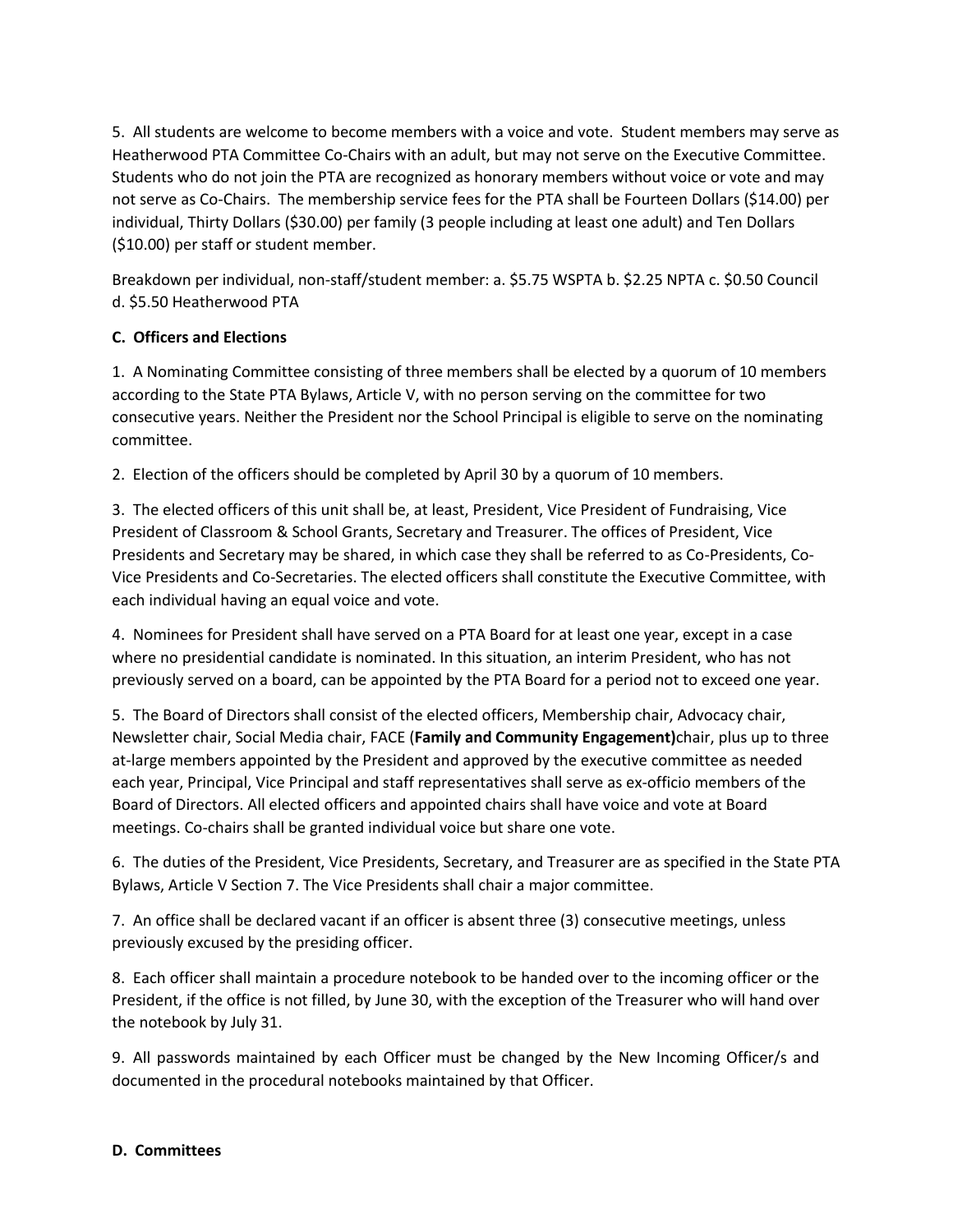1. The Standing Committees shall consist of at least the following: Book Fair; Socials; Advocacy; Membership; Newsletter; Programs; Financial Review; Reflections; Staff Appreciation; Community Rewards; Webmaster; Facebook Administrator.

2. All committee chairs shall be current PTA members.

3. Golden Acorn and Outstanding Educator Award(s) shall be presented annually. Outstanding Advocate Award(s) may also be presented. The Ad Hoc Committee shall include, but not be limited to, former Golden Acorn recipients.

4. All committee chairs shall maintain a procedure notebook to be handed over to the incoming President by June 30.

# **E. Meetings**

1. General Membership meetings of this unit shall be held at least three times during the school year to cover the following business: a. To approve the Budget and Standing Rules. b. To elect a Nominating Committee. c. To elect officers for the incoming year.

2. The Board of Directors shall meet on a regular basis, agreeable to a majority of the current Board Members. The meeting schedule and time will be set at the first Board Meeting. A majority of the board shall constitute a quorum.

3. The order of business for meetings of this unit will be determined by the criticality of the business at hand. Therefore, it is the business or decisions that determine the agenda and order of business.

Special meetings can be called in accordance with WSPTA Bylaws.

4. **ELECTRONIC VOTING**: Heatherwood PTA may allow voting by email, online voting tool and/or by mail for election of the nominating committee and/or officers per WSPTA "Mail, email and online voting procedures" found in the WSPTA leadership guide.

# **F. Council/Region/State**

1. Voting delegates to the Everett PTSA Council shall be three members of the Heatherwood PTA Executive Committee.

2. Voting delegate to the Legislative Assembly shall be the Advocacy chair unless otherwise designated by the board. The number of delegates to be funded by Heatherwood PTA will be determined based on the amount approved for that purpose in the Heatherwood PTA budget.

3. Voting delegates to the State PTA convention in the Spring shall include members of the incoming or outgoing Heatherwood PTA Executive Committee, unless otherwise designated by the Board. The number of delegates to be funded by Heatherwood PTA will be determined based on the amount approved for that purpose in the Heatherwood PTA budget.

### **G. Budget and Finance**

1. A budget for the upcoming year shall be submitted to the general membership for approval prior to the end of the fiscal year and requires a quorum of 10 members. The Budget Committee shall consist of at least the incoming and outgoing Presidents, Vice Presidents and Treasurer. Budget Line items may be added/adjusted throughout the year by vote of the general membership, so long as there is a quorum of 10 members.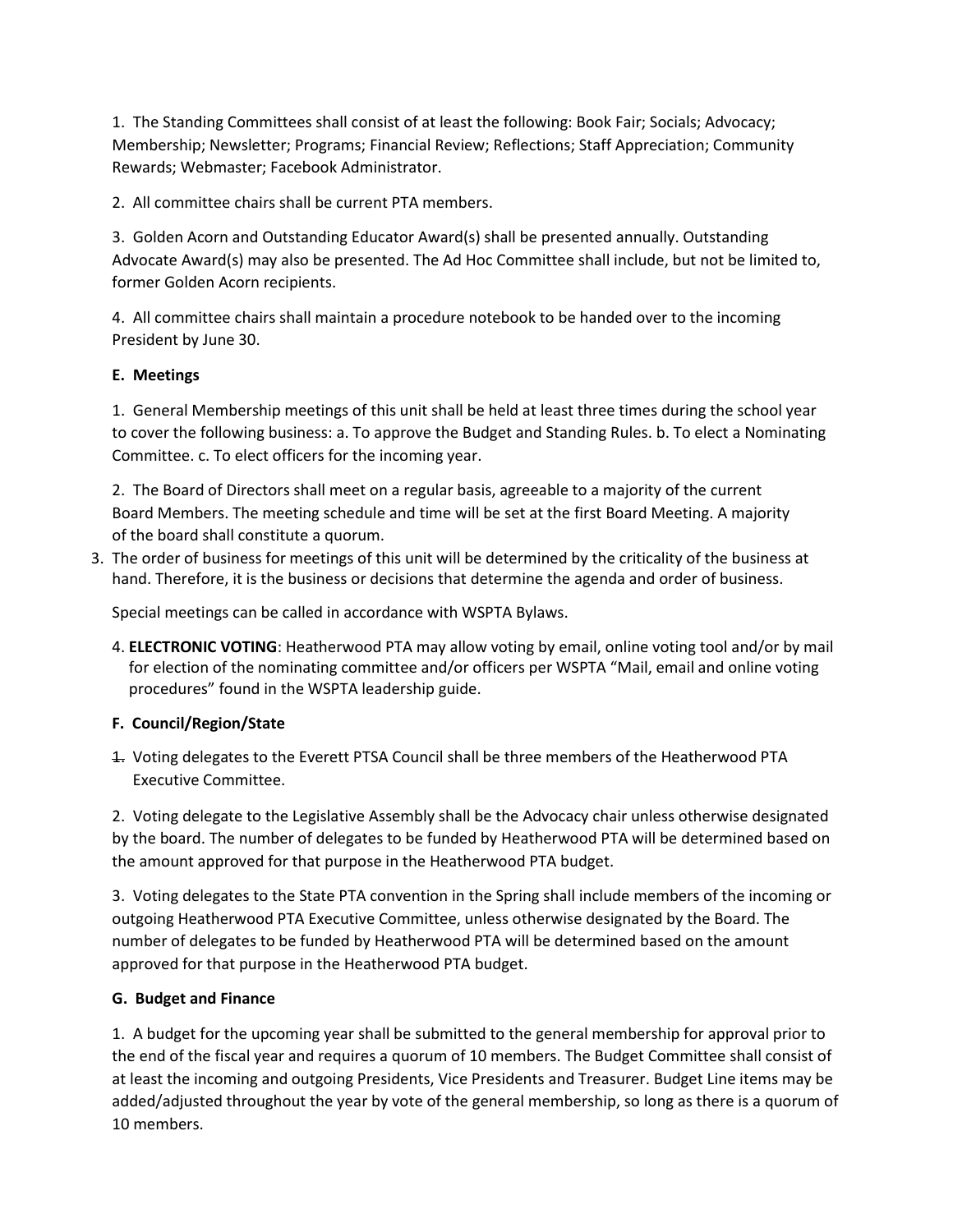2. Two signatures shall be required on all checks and withdrawals. Authorized signers shall be the President(s) and the Treasurer, with up to 2 additional signers from the Board of Directors as determined by the Heatherwood PTA Executive Committee.

3. The Treasurer has the authority to pay all budgeted and approved expenses.

4. The PTA's monthly bank account statements shall be provided unopened to 1 member of the Board of Directors who is not a signer on the account. If there are no concerns or apparent discrepancies, the reviewer shall initial and date the account statements and provide them to the treasurer. Online, readonly access may be granted in accordance with WSPTA guidelines.

5. A Financial Review Committee of three, current-year, non-signing members shall be appointed by the President. The committee shall do a financial review of the Treasurer's books twice a year, in January and July. The newly elected Treasurer is highly encouraged to serve on the Financial Review Committee prior to becoming Treasurer. No member of the Financial Review Committee may serve more than 2 consecutive years.

6. The Executive Committee may re-allocate up to \$500 in PTA funds for operating expenses, whenever it seems expedient to do so.

7. The PTA shall maintain a separate reserve account in the amount of 6 months estimated operating expenses or a minimum of \$10,000 to be replenished. To be shown in and be voted on as part of the annual budget.

8. All reimbursement requests shall include a receipt and shall be submitted to the Treasurer as soon as possible and within 60 days of purchase. All requests for reimbursement must be submitted within 7 days of the last day of school. Lost Receipts will be assessed on a case-by-case basis by the Board of Directors.

9. Should the PTA receive an NSF check, a charge will be assessed in the amount of any bank penalties the PTA may accrue. If the NSF check or checks and fee(s) are not paid for in cash or by money order within 30 days of the PTA receiving the check, then the PTA will not accept any checks from this individual in the future.

10. All Heatherwood PTA contracts require 2 Executive Committee signatures.

11.The Treasurer is authorized to pay WA State PTA dues/fees online for items already approved or included in the budget.

12.**BONDING AND INSURANCE**: The following insurance shall be purchased annually by the Heatherwood PTA: General Liability, Medical Payments, Non-Profit Professional Liability (Officer Liability) - at least minimum limits; Fidelity Bond (Crime) - at least as high as the maximum expected bank balance. Other coverage and/or increased limits may be purchased as approved by the Board. The Board will review and approve the policy coverage and limits annually prior to renewal.

### **H. Standing Rules and Parliamentary Authority**

1. Parliamentary authority shall be "Robert's Rules of Order, Newly Revised."